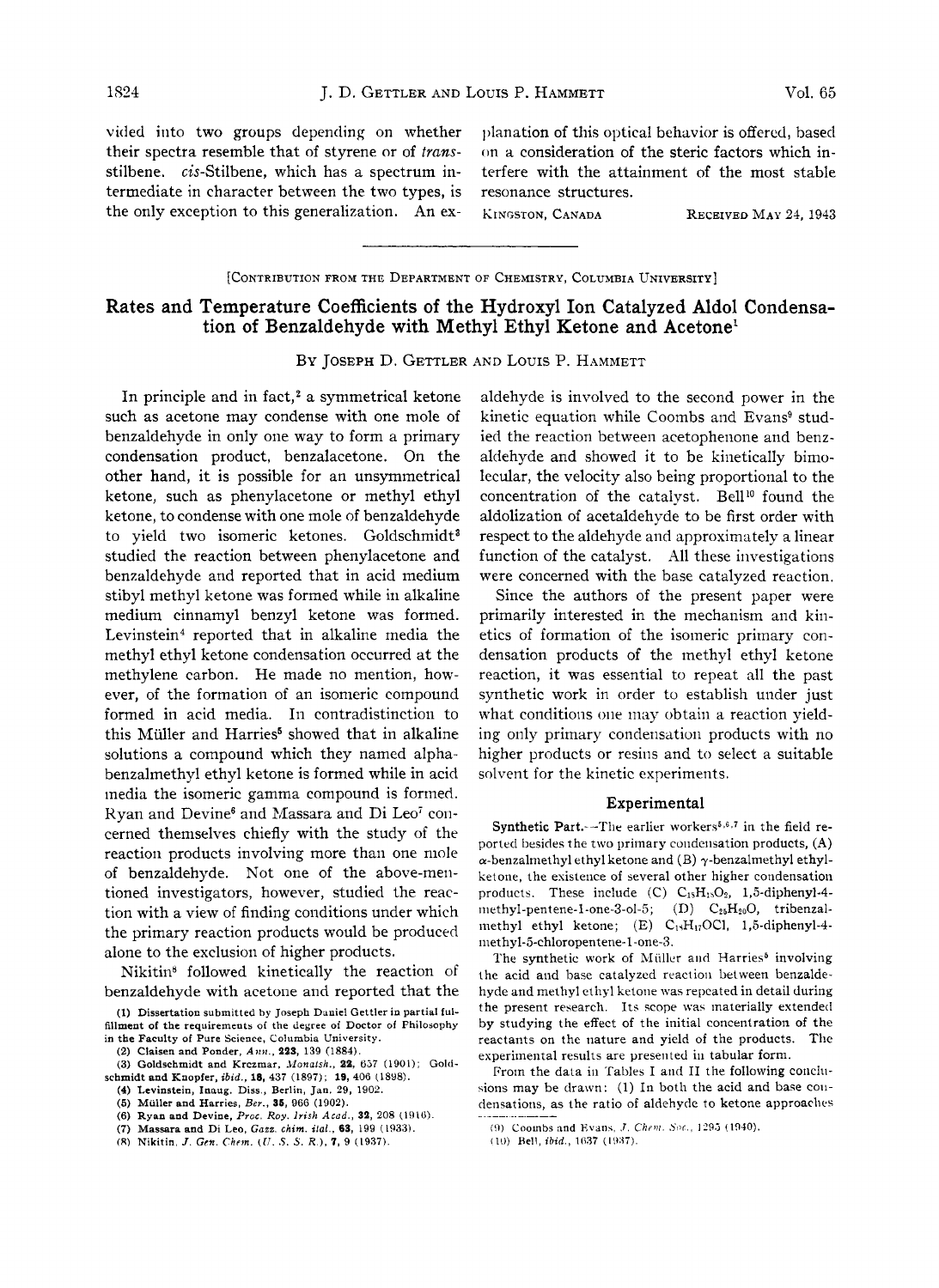|                                            |             | ALKALINE REACTION                                                                                               |        |        |                                       |                      |
|--------------------------------------------|-------------|-----------------------------------------------------------------------------------------------------------------|--------|--------|---------------------------------------|----------------------|
| Molar<br>ratio<br>alde-<br>hyde/<br>ketone | Catalyst    | Solvent                                                                                                         | %<br>A | %<br>C | $\chi^{\%}_{\rm cid}$<br>ben-<br>zoic | % Resin <sup>"</sup> |
| 0.5                                        | NaOH        | Water                                                                                                           | 99     |        |                                       |                      |
| 1                                          | NaOH        | Water                                                                                                           | 93     | 4      | . .                                   | Trace                |
| 2                                          | <b>NaOH</b> | Water                                                                                                           | 25     | 29     | 16                                    | Large                |
| 1                                          | NaOH        | $C_3H_5OH$                                                                                                      | 5      | 45     |                                       | Large                |
| $\alpha$ and                               |             | the contract of the contract of the contract of the contract of the contract of the contract of the contract of |        |        |                                       | .                    |

TABLE I

The amount of resin formation was only approximated.

#### TABLE I1

#### ACID REACTION

| Molar ratio<br>al <b>dehvde/</b><br>ketone | Catalyst   | Solvent | $_{\rm B}^{\%}$ | é | Amount of<br>resin" |
|--------------------------------------------|------------|---------|-----------------|---|---------------------|
|                                            | HCl gas to | None    | 94              |   | Trace               |
| $\mathbf{2}$                               | saturation | None    | 60              |   | Large               |

unity and is permitted to assume a value less than unity the yield of primary products increases progressively at the expense of the higher molecular weight compounds. **(2)** Alcohol promotes the formation *of* the higher products, thus making it an unsuitable medium for kinetic studies.

The alpha compound melts at  $38.0^{\circ}$  and the gamma compound melts at 38.1". The non-identity of these compounds was confirmed by the preparation of suitable derivatives. It has been previously reported<sup>5</sup> that a mixture *of* equal amounts of these two compounds exhibited no melting point depression. This statement was not sub stantiated as indicated by the following data.

### TABLE III<br>1ma Melting<br>und point, °C % **Alpha** % **Gamma Melting Depression,**   $%$  Gamma<br>compound *0* 100 38.1 .. 25 **75** 31.2 **6.9**  50 50 15.0 23.1 **75 26** 32.5 **5.6**  100 0 **38.0** ..

Ryan and Devine6 studied the conditions of formation of the higher condensation products and reported that conipound D was formed when benzaldehyde reacted with methyl ethyl ketone in alcohol under the influence of an acid catalyst. All their reported findings were confirmed during the present research. Massara and Di Leo<sup>7</sup> investigated the effect of the concentration of the acid catalyst on the course *of* the reaction but their paper gave few details as to the exact experimental conditions and yields.

#### TABLE IV

#### ACID CONDENSATION

**Molar** 

| ratio<br>alde-<br>hyde/<br>ketone | Catalyst       | $%$ B <sup>a</sup><br>M | GН | % Е*<br>M | GН | Resin |
|-----------------------------------|----------------|-------------------------|----|-----------|----|-------|
| 1                                 | HCl gas to     |                         | 94 |           |    | Trace |
| 2                                 | saturation     |                         | 60 |           |    | Large |
| ı                                 | HCl gas to be- |                         | 48 |           | 18 | Large |
| 2                                 | vond satn.     |                         | 30 |           | 25 | Large |

" M refers to results of ref. **7;** GH refers to results of present paper; - compound reported as not formed; + compound reported as formed.

A comparison of thcir findings with those of the present investigation are listed in Table **IV.** 

ITrom the values of Table IV it may **bc** seen that the nature of the reaction products is a function both **of** the initial reactant concentrations and of the concentration of the catalyst. In an attempt to prepare compound C by the alkaline condensation of benzaldehyde with compound A in alcoholic solution, there was obtained a heretofore unreported compound whose analysis and molecular weight indicated the empirical formula  $C_{14}H_{14}O$ . All group characterization tests were negative and the exact structure is as yet unknown.

#### Kinetic Part

Apparatus.-Only calibrated weights and volumetric apparatus were used. The temperatures were determined by thermometers calibrated by the Bureau of Standards. The thermostats used at **25** and **50"** were of the conventional type.

Materials.-Methyl ethyl ketone (Eastman Kodak Co. White Label) was refluxed over potassium permanganate until no positive aldehyde test could be obtained with Schiff reagent. It was then dried by refluxing over phosphorus pentoside for twelve hours, fractionated through an eight-bulb all-glass distilling column taking all precautions to exclude moisture. Only the middle fraction (b. p. 79.5-80.5 $^{\circ}$ ) was retained. The receiver was removed from the distilling apparatus and immediately closed with a two-holed cork stopper, through one hole of which was admitted a rapid stream of dry oxygen-free nitrogen. **A** fifty-cc. Becton and Dickinson ground-glass hypodermic syringe fitted with a five-inch stainless steel hypodermic needle was used to withdraw and transfer the ketone to 10-cc. Jena amber glass ampules, which had been previously dried and flushed with pure nitrogen. The ampules were immediately sealed and stored for future use.

Acetone (Eastman Kodak Co. White Label) was refluxed over potassium permanganate and calcium oxide for eight hours and then distilled from an all-glass apparatus. The fraction of b. p. **56-56.5"** was retained and stored in glass ampules as in the case of methyl ethyl ketone.

Benzaldehyde (Eastman Kodak Co. Chlorine Free) was first vacuum distilled in an atmosphere of pure nitrogen and then dried over calcium chloride. The dry product was then twice vacuum distilled in an inert atmosphere using an all-glass apparatus. In the final distillation the fraction **of** b. p. **74-76"** at **16** mm. was retained. Care was taken to exclude air and moisture and the product was stored as in the case of methyl ethyl ketone.

Hydroxylammonium sulfate (Commercial Solvents Corp.) was twice recrystallized from 50% methyl alcohol, air dried and then dried in a vacuum desiccator.

Dioxane.--1,4-Dioxane (Carbide and Carbon Chemical Co.) was purified in 3-4-liter quantities as described by Beste and Hammett.<sup>11</sup>

Indicator Solution.-  $0.1\%$  phenol blue (tetrabromophenolsulfonephthalein) solution in  $30\%$  ethyl alcohol.<sup>12</sup>

Colorimetric Experiments.--Considerable time was spent in trying a Schiff colorimetric aldehyde method to follow the kinetic reaction using a Leitz photoelectric

**<sup>(11)</sup> Beste nntl IIammrll, l'iiis JC>I!KXAI., 63, 2.181** 11940).

<sup>(12)</sup> Schultes, Z. angew: Chem., 47, 258 (1934).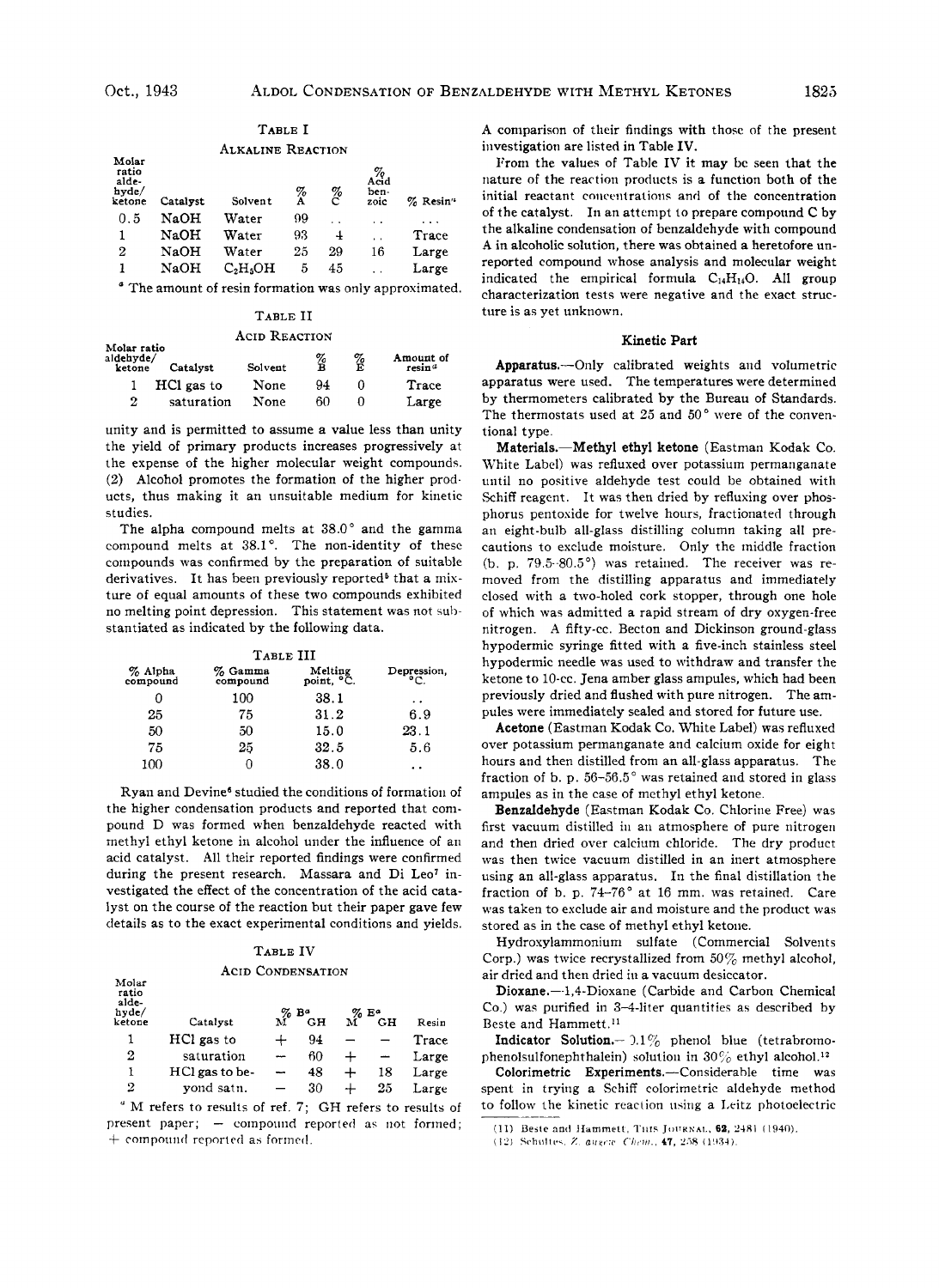colorimeter. It was found, however, that while ketones do not react with the reagent itself, they do affect the rate of color development caused by the aldehyde to such an extent that a precise determination is impossible.

**Acid** Reaction.-Several attempts were made to follow the acid-catalyzed reaction between methyl ethyl ketone and benzaldehyde. It was observed, however, that as the reaction proceeded, the carbonyl content apparently increased instead of decreasing as it should do normally. No explanation of this fact could be found.

Method.-The rate of reaction was followed by the analytical method of Schultes<sup>12</sup> which is based on the fact that carbonyl compounds react with hydroxylammoniuni sulfate to form oximes and to liberate sulfuric acid, which may be determined readily by an acidimetric titration. The procedure is as follows. To 10 cc. of an **8%** solution of hydroxylammonium sulfate containing **5** drops of a **0.1%** solution of brom phenol blue, there is added a definite volume of the reaction mixture. The resulting solution is well agitated and allowed to stand at room temperature to ensure complete reaction. **At** the end *of* this period the solution **is** titrated with standard base.

In applying this analytical method to the problem at hand it was found that benzaldehyde and methyl ethyl ketone react almost instantaneously with the reagent to yield oximes. On the other hand, alpha-benzalmethyl ethyl ketone and benzalacetone react slowly and, therefore, to ensure complete reaction, a standing time of at least an hour was necessary.

The end-point of the titration is not very sharp in waterdioxane mixtures and considerable experience is required for its recognition. The acid solution is yellow and upon progressive neutralization becomes green, blue-green and finally blue. To obtain consistent and reproducible results it was necessary to compare all titrations with a standard known blank. The blank was identical with the samples in all respects except that it coutained no carbonyl compounds but did contain enough standard base to give it the blue color characteristic of the end-point. The samples were titrated to this blue color. Typical analyses are presented in Table V.

The solvent in the kinetic experiments was a mixture **of 7056** dioxane and **30%** water by weight except in those instances where its concentration was varied to study medium effects. In all cases the sodium hydroxide was introduced as a solution at the time the solvent was prepared, and correction was made for the amount **of** water displaced by this solute.

Since benzaldehyde is so prone to oxidation, it was impractical to make up standard stock solutions and use them for the kinetic experiments. Hence reaction charges were prepared in the following manner. Two-cc. amber Jena glass ampules were initialed with a diamond pencil, cleaned, dried and weighed. Then pure benzaldehyde, of approximately the required weight, was introduced by means of a 1-cc. hypodermic syringe into the ampules, which had been previously flushed with pure dry nitrogen. The ampules were immediately sealed and weighed. Ampules were selected at random and the purity tested by the method of Eitel and **Lock13** by **2,4-dinitrophenylhydrazone**  of benzaldehyde and determining it gravimetrically.

TABLE V ANALYTICAL DETERMINATIONS

| Compound or<br>mixture | Amount<br>present.<br>mg. | Moles<br>of<br>carbonyl | No.<br>of<br>anal-<br><b>vses</b> | Amount<br>found | $c_{\ell_0}$<br>Error |
|------------------------|---------------------------|-------------------------|-----------------------------------|-----------------|-----------------------|
| Benzaldehyde           | 57.77<br>41.89            |                         | 6<br>3                            | 56.97<br>42.55  | $-1.4$<br>$+1.3$      |
| Methyl ethyl           | 36.06                     |                         | 5                                 | 36.05           | $-0.02$               |
| ketone                 | 72.56                     |                         | $\overline{4}$                    | 72.68           | $+0.16$               |
| Alpha compd.           | 39.97                     |                         | 7                                 | 40.60           | $+0.63$               |
| Gamma compd.           | 82.59                     |                         | 5                                 | 82.15           | $-0.54$               |
| Acetone                | 58.96                     |                         | 3                                 | 59.10           | $+0.10$               |
| Benzalacetone          | 74.98                     |                         | 3                                 | 75.07           | $+0.12$               |
| Benzaldehyde           | 100.51                    |                         |                                   |                 |                       |
| Methyl ethyl           |                           | 0.2752                  | 3                                 | 0.2793          | $+1.5$                |
| ketone                 | 30.98                     |                         |                                   |                 |                       |
| Same                   | 97.49                     | .2821                   | 3                                 |                 |                       |
|                        | 35.54                     |                         |                                   | .2812           | $-0.3$                |
| Same                   | 40.19                     | .1878                   | 4                                 | . 1898          |                       |
|                        | 34.44                     |                         |                                   |                 | $+1.1$                |
| Benzaldehyde           | 19.07                     |                         |                                   |                 |                       |
| M. E. K.               | 16.12                     | .6567                   | 6                                 | $-641.5$        | $-2.1$                |
| $\gamma$ -Compound     | 40.59                     |                         |                                   |                 |                       |
| Benzaldehyde           | 97.10                     |                         |                                   |                 |                       |
| M. E. K.               | 81.10                     | .4582                   | 4                                 | .4625           | $+0.95$               |
| $\alpha$ -Compound     | 40.30                     |                         |                                   |                 |                       |
| Benzaldehyde           | 26.82                     | .1260                   | 4                                 |                 |                       |
| acetone                | 58.59                     |                         |                                   | . 1277          | $+0.14$               |

Benzaldehyde preserved according to the above procedure showed no discernible oxidation over a period of six morths. In a similar fashion samples of the other reactants were prepared

In starting experiments the reaction bottle containing the catalyst solution was placed in the thermostat to reach temperature equilibrium. The weighed charges of reactants, contained in ampules, **were** placed iii the reactioii bottle, the latter *was* sliakeii *to* **break** the ampules **and**  samples were removed at convenient intervals for analysis.

Rate Calculations.-In basic medium, when the concentration of the ketone is initially greater than the concentration of benzaldehyde, the following reactions occur in the cases of methyl ethyl ketone and acetone.<br>  $C_6H_6CHO + CH_3COC_2H_6 \longrightarrow$ 

$$
C_6H_6CHO + CH_3COC_2H_6 \longrightarrow
$$
  
\n
$$
C_6H_5CHO + CH_3COCH_3 \longrightarrow
$$
  
\n
$$
C_6H_5CHO + CH_3COCH_3 \longrightarrow
$$
  
\n
$$
C_6H_5CH = CHCOCH_3 + H_2O
$$
 (II)

Hence, if *a* denotes the initial concentration of ketone, *b* the initial concentration of aldehyde and x the concentration of product formed in time *t*, then the concentration of aldehyde is  $(b - x)$ , then the concentration of aldehyde is  $(b - x)$ ,<br>that of ketone is  $(a - x)$  and the total carbonyl that of ketone is  $(a - x)$  and the total carbonyl<br>content at this time is  $(a + b - x)$ . The analytical reaction is given by the equation<br>  $2 > \text{CO} + (\text{NH}_2\text{OH})_2 \cdot \text{H}_2\text{SO}_4 \longrightarrow 2 \cdot \text{CO} + (\text{NH}_2\text{OH})_2 \cdot \text{H}_2\text{SO}_4 \longrightarrow 2 \cdot \text{CO} + \text{H}_2\text{OH} + \text{H}_2\text{O} + \text{H}_2\text{OH} + \text{H}_2\text{O} + \text{H}_2\text{OH} + \text{H}_2\text{O} + \text{H}_2\text{OH} + \text{H}_2\text{O}$ 

$$
2 > CO + (NH2OH)2·H2SO4 \longrightarrow
$$

 $2 > C = N - OH + H<sub>2</sub>O + H<sub>2</sub>SO<sub>4</sub>$ from whence it follows that the volume of **stand-** 

**<sup>(13)</sup> Eitel and Lock, Morzafuh.,** *71.* **385 (1939)**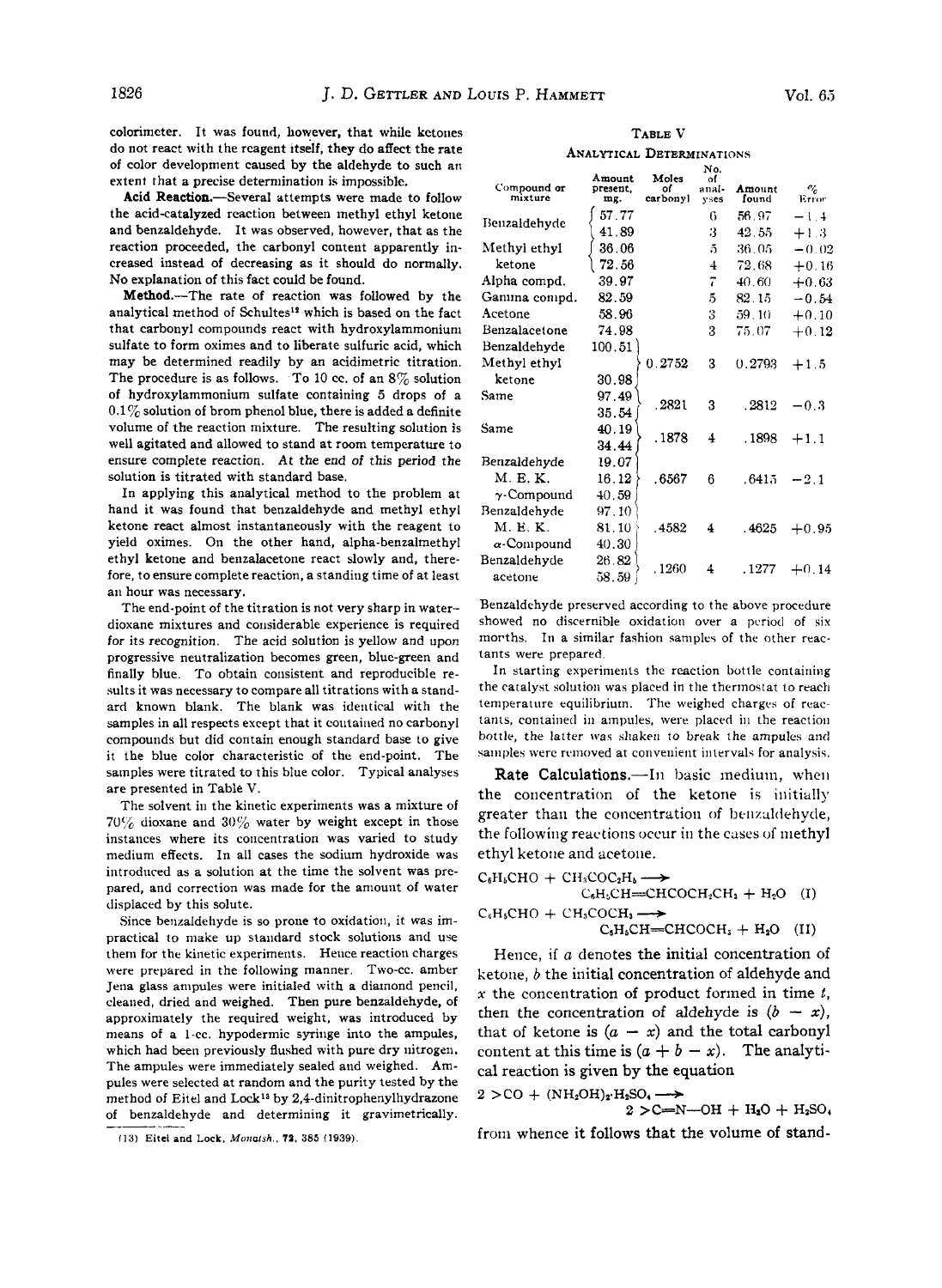ard base required to neutralize the liberated sulfuric acid of any sample will be proportional **to**  the total carbonyl content. **As** reaction (I) or (11) proceeds it is evident that successive samples of the reaction mixture will exhibit a progressive decrease in carbonyl content. Knowing the value of  $(a + b - x)$  we may readily determine  $(a - x)$ and  $(b - x)$  and using the second order reaction equation calculate *k.* In practice the specific rate constant was obtained by plotting  $1/(a - b)$  ln  $(a - x)/(b - x)$  against *t*.

The deviation of the mean of the rate constants was taken as the precision measure of the average as the reproducibility was considered a better measure of the accuracy of the constant than the probable error in the least squares slope of any individual measurement. This error ranged from **3** to 6%.

Results.-The kinetic experiments were followed in practically all cases to at least *55%* completion. It was not always possible to follow them further, with any degree of precision, because of the following reasons. First, as the reaction proceeded, the increased concentration of product often caused an immediate precipitation of solids when the kinetic sample was added to the analytical reagent and, secondly, the oxime of the reaction product often precipitated as its concentration increased in the analytical mixture. These precipitations prevented an accurate titration. Dioxane was usually added to redissolve the solids, but the resultant increased volume still made for a less accurate determination.

From the data listed in Table VI1 it may be observed that the variation of the concentrations of the reactants and catalyst is rather limited. These restrictions were imposed by the necessity of (1) maintaining the concentration of ketone

## TABLE VI

## SAMPLE DATA: **BASE-CATALYZED** ADOLIZATION OF **BEN-ZALDEHYDE WITH METHYL ETHYL KETONE**

| Medium: $70\%$ , dioxane, 0.03605 M NaOH; temp. $50\degree$ C.;  |
|------------------------------------------------------------------|
| initial concentrations: benzaldehyde $0.02513$ <i>M</i> , methyl |
| ethyl ketone $0.1009$ M: standard base $0.05170$ M NaOH:         |
| 10-ce. (corrected) samples; time in minutes.                     |

| Time.<br>minutes | Cc. base<br>used | Conen. product.<br>М | k            |
|------------------|------------------|----------------------|--------------|
| 15               | 16.98            | 0.00224              | 0.0622       |
| 30               | 16.69            | . 00393              | .0571        |
| 45               | 16.22            | .00620               | .0641        |
| 60               | 15.94            | .00765               | .0622        |
| 75               | 15.64            | .00920               | .0630        |
| 90               | 15.40            | .01044               | .0624        |
| 105              | 15.20            | .01148               | .0612        |
|                  |                  |                      | .0617<br>Av. |

always in excess to that of the aldehyde and **(2)**  selecting dioxane-water solutions of such concentrations that only homogeneous mixtures of catalyst arid reactants resulted throughout the whole course of the reaction.

**TABLE** VI1

|                     | $\frac{\%}{\text{Dios}}$ |          |                  |                   | No.                   |                       |  |  |  |
|---------------------|--------------------------|----------|------------------|-------------------|-----------------------|-----------------------|--|--|--|
| °C.<br>t.,          | ane                      | [NaOH]   | [Ketone]         | [Aldehyde]        | of<br>detas.          | kΧ<br>10 <sup>2</sup> |  |  |  |
| 50                  | 70                       | 0.05292M | 0.1010M          | 0.02530M          | 1                     | 7.84                  |  |  |  |
| 50                  | 60                       | .05292   | .1010            | .02530            | $\overline{2}$        | 7.76                  |  |  |  |
| 50                  | 50                       | .05292   | .1010            | .02530            | 1                     | 7.78                  |  |  |  |
| 50                  | 70                       | .05019   | .1008            | .02516            | 3                     | 7.31                  |  |  |  |
| 50                  | 70                       | .03605   | . 1009           | .02513            | ı                     | 6.17                  |  |  |  |
| 50                  | 70                       | .02487   | . 1008           | .02519            | 1                     | 4.83                  |  |  |  |
| 50                  | 70                       | .01226   | .1008            | .02516            | 4                     | 3.26                  |  |  |  |
| 50                  | 70                       | .00435   | .1008            | .02516            | $\overline{2}$        | 1.73                  |  |  |  |
| 50                  | 70                       | .00000   | .1009            | .02517            | 1                     | Ϋ.                    |  |  |  |
| 50                  | 70                       | .05080   | . 1248           | .02500            | 4(7)                  | 7.56                  |  |  |  |
| 50                  | 70                       | .05080   | . 1003           | .02500            | 2(6)                  | 7.26                  |  |  |  |
| 50                  | 70                       | .05080   | .0748            | .02500            | 3(8)                  | 7.14                  |  |  |  |
| 50                  | 70                       | .05080   | .1280            | .03005            | 2(2)                  | 7.86                  |  |  |  |
| 50                  | 70                       | .05080   | .1129            | .03005            | 1(2)                  | 7.62                  |  |  |  |
| 50                  | 70                       | .05080   | .0875            | .03005            | 2(3)                  | 7.38                  |  |  |  |
| 50                  | 70                       | .05080   | .1125            | .05005            | 2(2)                  | 8.00                  |  |  |  |
| 50                  | 70                       | .05080.  | .1000            | .05005            | 3                     | 7.92                  |  |  |  |
| 50                  | 70                       | .05080   | .0812            | .05005            | 1(2)                  | 7.79                  |  |  |  |
| 50                  | 70                       | .05000   | .1003            | .05005            | 1(9)                  | 7.87                  |  |  |  |
| 50                  | 70                       | .05000   | .1003            | .03003            | 3 (5)                 | 7.52                  |  |  |  |
| 50                  | 70                       | .05000   | .1003            | .02510            | 3(8)                  | 7.37                  |  |  |  |
| 50                  | 70                       | .05000   | .1003            | .01001            | 2(8)                  | 7.09                  |  |  |  |
| 50                  | 70                       | .05000   | . 1248           | .05000            | 2(3)                  | 7.98                  |  |  |  |
| 50                  | 70                       | .05000   | .1248            | .03250            | 1(1)                  | 7.68                  |  |  |  |
| 50                  | 70                       | .05000   | . 1248           | .02500            | 3(2)                  | 7.51                  |  |  |  |
| 50                  | 70                       | .05000   | .1248            | .01000            | 2(1)                  | 7.21                  |  |  |  |
| 50                  | 70                       | .05000   | .0748            | .04500            | 1(1)                  | 7.49                  |  |  |  |
| 50                  | 70                       | .05000   | .0748            | .02500            | $\overline{2}$        | 7.09                  |  |  |  |
| 50                  | 70                       | .05000   | .0748            | .03810            | $\overline{2}$<br>(1) | 7.37                  |  |  |  |
| 50                  | 70                       | .05067   | .1000            | .02550            | 3                     | 7.54                  |  |  |  |
| 25                  | 70                       | .05067   | .1000            | .02550            | $\overline{2}$        | 4.01                  |  |  |  |
|                     |                          |          | Acetone Reaction |                   |                       |                       |  |  |  |
| 50                  | 70                       | .05067   | .1001            | .02518            | 4                     | 23.0                  |  |  |  |
| 25                  | 70                       | ,05067   | .1001            | .02515            | 3                     | 10.0                  |  |  |  |
| 25                  | 70                       | .03605   | .1002            | .02514            | $\overline{2}$        | 8.2                   |  |  |  |
|                     | Energies of Activation   |          |                  |                   |                       |                       |  |  |  |
|                     |                          |          |                  | Temp. range,      |                       |                       |  |  |  |
| Compound            |                          |          |                  | °C.<br>E calories |                       |                       |  |  |  |
| Methyl ethyl ketone |                          |          |                  | $25 - 50$<br>4800 |                       |                       |  |  |  |
| Acetone             |                          |          |                  | $25 - 50$<br>7800 |                       |                       |  |  |  |

During the course of this research many kinetic experiments were followed in which the initial concentrations of one or both of the reactants were not exactly equal to the concentrations listed in Table VII. The specific rates of these odd concentration experiinents were calculated back to what they would have been if the initial concentrations were of standard values. This conversion was carried out by graphical methods. In Table VI1 the number of these odd concentration experiments is given in parentheses in the column headed number of duplicate experiments. The values of the rate constants thus obtained were averaged with the constants of the standard concentration runs.

NO.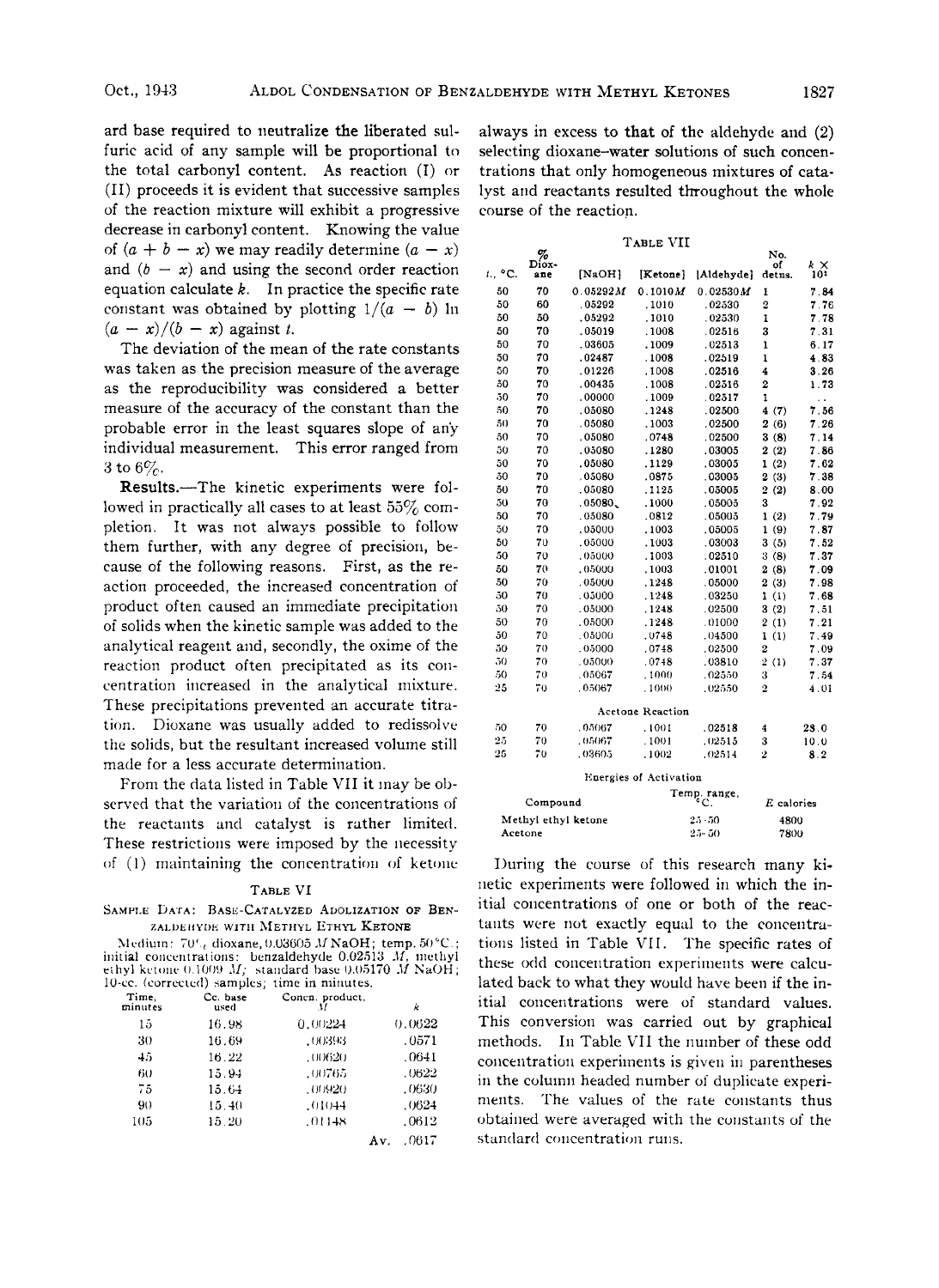## Discussion

The results of the present investigation indicate that the base catalyzed reaction of benzaldehyde with excess methyl ethyl ketone, in dioxane-water mixtures, is kinetically first order with respect to the concentrations of both aldehyde and ketone. On the other hand, the specific rate is proportional to the square root of the analytically determinable base concentration and is but slightly influenced by large variations in the water content of the solvent. All evidence points to the fact that the condensation is not reversible but proceeds to completion.

The data indicate the existence of pronounced medium effects with small changes in the nature of the medium except for the small effect of water. and the specific rates consequently vary with the initial concentration of the reactants. This change in specific rate exhibits a parallelism with change in the initial concentration of either reactant. For a five-fold increase in aldehyde concentration there is a  $9\%$  increase in the rate constant while a  $70\%$  increase in the initial concentration of the ketone gives rise to a  $5\%$  variance.



Over the range of concentrations measured, the rate constant  $k$  varies, as shown in Fig. 1, linearly with the square root of the sodium hydroxide concentration. This relationship must, however, fail at lower concentrations, since it extrapolates to a negative value of the rate constant at zero concentration of hydroxide. The basis for the relationship is not clear, although it presumably results from some sort of partial compensation of the ion association of the sodium hydroxide by that of the sodium salt of the ketone, the association being smaller in the latter case because of the greater ion size.

Since an increase in water concentration would presumably increase the concentration of the catalytic hydroxyl ion, the small effect observed suggests the presence of some compensating influence of unknown nature.

The energies of activation of the two reactions studied are relatively small in magnitude as is common to other reactions of this type. In passing from a relatively simple molecule, acetone, to a more complex one, methyl ethyl ketone, we observe a very large decrease in the energy of activation, some 3000 calories, which is equivalent to a variation in  $k$  of some two orders of magnitude. The entropy of activation for aldolization in the case of the former compound is some 12 cal./deg. more positive than for the latter one. These results are in complete accord with the findings of Price and Hammett<sup>14</sup> concerning the effect of structure on the reactivity of carbonyl compounds. They likewise observed that, in the case of semicarbazone formation, the entropies of activation parallel the rigidity of the carbonyl compounds. The results of the present investigation may be satisfactorily explained on a theoretical basis<sup>14</sup> if it is assumed that the abovementioned parallelism indicates a transition state which possesses a relatively rigid molecular structure. If this is the case, it follows that a carbonyl compound, possessing many internal degrees of freedom, will lose most of these upon activation, while a more rigid structure cannot do so. This freezing out of internal motion results in a less positive entropy of activation with the less rigid carbonyl compounds.

The condensation under consideration is a typical base-catalyzed carbonyl addition reaction and undoubtedly possesses the following mechanism.<sup>15</sup> The base catalyst first removes a proton from the more acidic compound, in this case the ketone, to yield an anion, this proton exchange being reversible. The anion thus produced attacks the carbonyl group of the benzaldehyde in a rate determining step and the resulting ion in turn removes a proton from the conjugate acid of the catalyst forming the aldol product, which then undergoes a rapid dehydration.

This condensation is one which is very convenient to follow despite the limitations imposed by solubility considerations and the inherent nature of the reaction itself. Its rates are rapid

(14) Price and Hammett, THIS JOURNAL, 63, 2389 (1941).

(15) Hammett, "Physical Organic Chemistry," McGraw-Hill Book Co., Inc., New York, N. Y., 1940, p. 343.